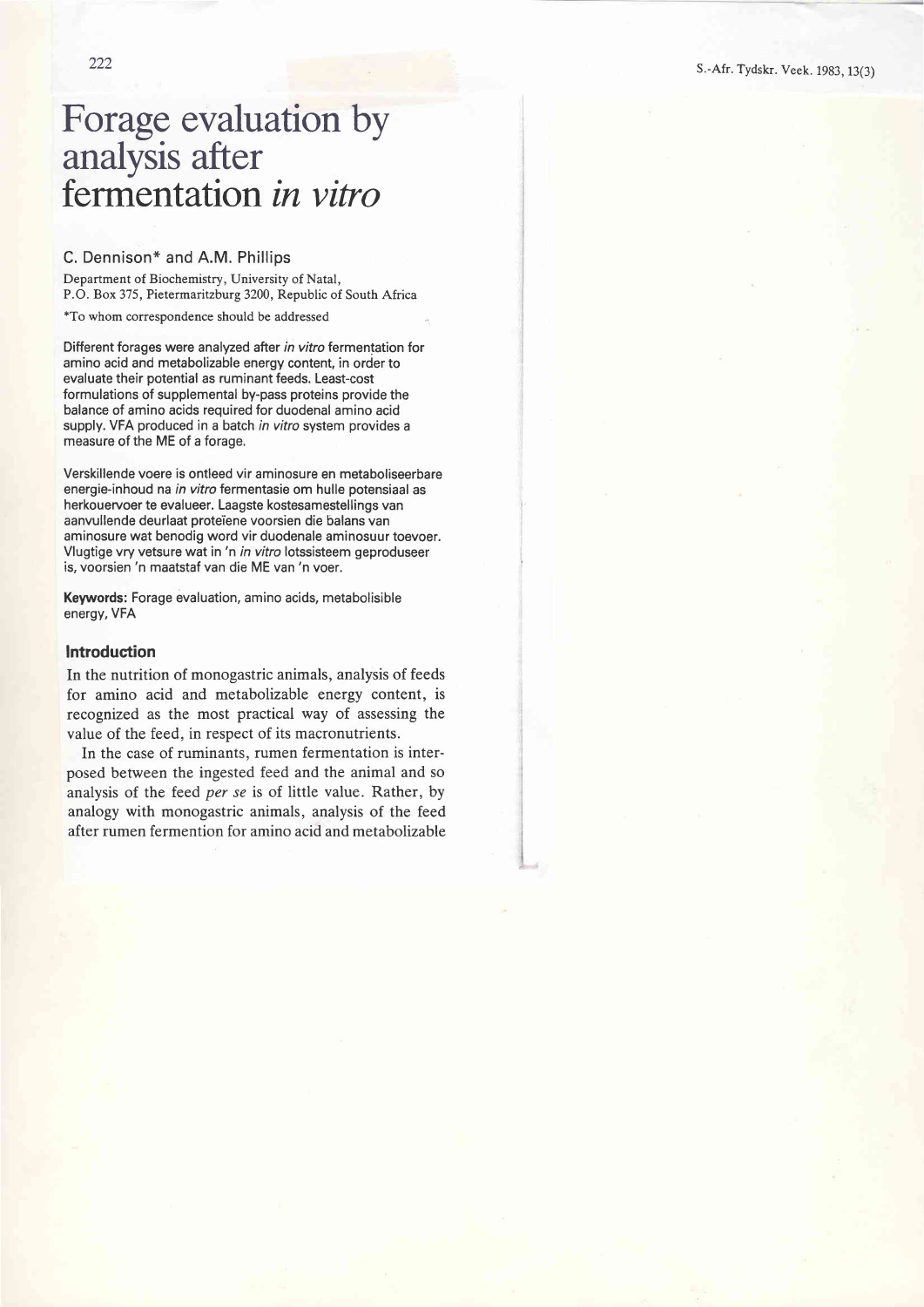energy content, should provide more information on the feed as it is made available to the animal.

In many cases the amount of feed available for testing is limited and *in vitro* methods are thus favoured. The studies reported here were consequently aimed at devising a useful method of evaluating forages in the laboratory.

## **Results and Discussion**

## Amino acids

In a previous communication (Dennison  $\&$  Phillips, 1983a) it was argued that the duodenal amino acid supply provided by forages, can be estimated by amino acid analysis of the products of fermentation *in vitro.* Typical results of such analyses are presented in Table 1. These results indicate that after fermentation the amino acid balance of forages is not optimal for either milk or meat production, with histidine usually being the first limiting amino acid.

Practical feed ingredients appear to offer the best prospect for economic balancing of the duodenal amino acid supply, provided their protein can be made to by-pass the rumen. In a study aimed at identifying which ingredients should be considered as candidates for such by-pass studies, the results in Table 1 have been used, together with a matrix of feed ingredient amino acid values and prices, in a series of least-cost computations of the optimal supplement for each fermented forage for milk production (Dennison & Phillips, 1983b). The results of this study (Table 2) reveal that fishmeal, which *per se* by-passes the rumen to a large extent, was a preferred supplement in most cases. Miller, Galwey, Newman & Pike (1982) have independently reported that fishmeal has a beneficial effect upon the economic yield of milk when included in dairy cow rations, a result which tends to support our approach.

### Metabolizable energy (ME)

ME patently cannot be measured directly by any *in vitro*

| -- | × |
|----|---|

**Table 1** Amino acid (g) supplied after fermentation of 1 kg of feed

|               | Pasture grass species        |                            |                        |  |  |  |
|---------------|------------------------------|----------------------------|------------------------|--|--|--|
| Amino<br>acid | <b>Dactylis</b><br>glomerata | Pennisetum<br>clandestinum | Eragrostris<br>curvula |  |  |  |
| THR           | 7.43                         | 9,64                       | 6,20                   |  |  |  |
| VAL           | 10,25                        | 12,91                      | 10,10                  |  |  |  |
| MET           | 2,35                         | 3,25                       | 1,90                   |  |  |  |
| ILE           | 6,64                         | 8,80                       | 6,05                   |  |  |  |
| LEU           | 11,46                        | 15,56                      | 9,98                   |  |  |  |
| <b>TYR</b>    | 6.81                         | 6,62                       | 4,46                   |  |  |  |
| <b>PHE</b>    | 7,87                         | 8,92                       | 6,36                   |  |  |  |
| <b>HIS</b>    | 1,52                         | 2,45                       | 1,49                   |  |  |  |
| <b>LYS</b>    | 5,00                         | 8,47                       | 5.46                   |  |  |  |
| ASP           | 15,54                        | 20,46                      | 13,07                  |  |  |  |
| <b>SER</b>    | 6,52                         | 9,11                       | 5,67                   |  |  |  |
| GLU           | 15,74                        | 20,72                      | 11,37                  |  |  |  |
| <b>PRO</b>    | 5,7                          | 7.59                       | 4.72                   |  |  |  |
| GLY           | 7,61                         | 9,97                       | 6.50                   |  |  |  |
| ALA           | 10,13                        | 13,22                      | 8,29                   |  |  |  |
| ARG           | 5,58                         | 8,61                       | 4,13                   |  |  |  |

method but in this communication we wish to put forward arguments suggesting that simple measurement of the VF A produced during fermentation *in vitro* should provide an estimate of the ME provided by forages.

In a study of the effect of artificial saliva buffer salts, (Dennison & Marais, 1980) it was discovered that the activity of the cellulase enzymes could be 'throttled' by varying the salt concentration. Such 'throttling' of the cellulases revealed that for each forage, cellulose digestion and VFA production were highly correlated  $(r = 0.88 - 0.99)$ (Figure 1) and, in agreement with the known stoicheiometry of the conversion of cellulose to VFA, the regression lines shared a common slope which was not significantly

|  | Table 2 Least-cost feed formulations to balance the amino acid supply (for milk production) to protein of |  |  |  |  |
|--|-----------------------------------------------------------------------------------------------------------|--|--|--|--|
|  | milk dry matter at the 15% level                                                                          |  |  |  |  |

|                                    | By-pass proteins $(g/100 g)$ |                 |                            |              |                       |  |  |
|------------------------------------|------------------------------|-----------------|----------------------------|--------------|-----------------------|--|--|
| Fermented ingredients<br>(g/100 g) | <b>Blood</b><br>meal         | Carcass<br>meal | Poultry by-product<br>meal | Fish<br>meal | Imported<br>fish meal |  |  |
| Eragrostis curvula                 |                              |                 |                            |              |                       |  |  |
| 84,9                               | 1,8                          |                 |                            | 7,4          | 6,0                   |  |  |
| 81,0                               | * Excl                       | 8,0             |                            | 8,9          | 2,1                   |  |  |
| 83,0                               | Excl                         | Excl            |                            | 14,3         | 2,8                   |  |  |
| Dactylis glomerata                 |                              |                 |                            |              |                       |  |  |
| 86,1                               | 3,8                          |                 |                            |              | 10,2                  |  |  |
| 78,5                               | Excl                         | 16,2            |                            | 1,9          | 3,4                   |  |  |
| 82,5                               | Excl                         | Excl            |                            | 12,7         | 4,8                   |  |  |
| Pennisetum clandestinum            |                              |                 |                            |              |                       |  |  |
| 92,8                               | 5,6                          |                 |                            | 1,2          | 0,4                   |  |  |
| 85,7                               | Excl                         | 14,0            |                            |              | 0,2                   |  |  |
| 89,4                               | Excl                         | Excl            |                            | 9,2          | 1,4                   |  |  |

 $*$ Excl = ingredient excluded from consideration.